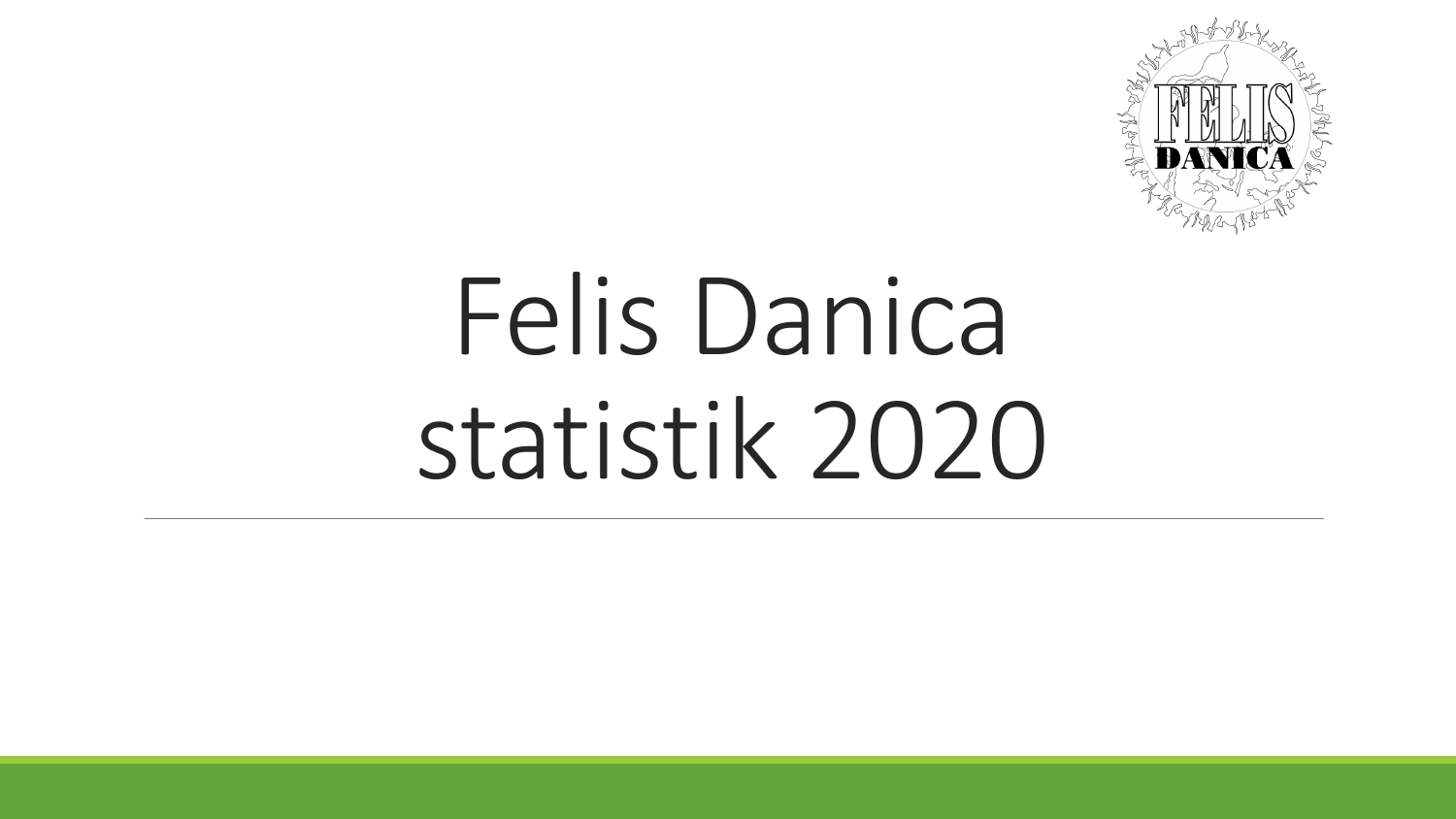### Fordeling på Kategori:

| Kat. 1              | 861 |
|---------------------|-----|
| Exotic              | 48  |
| <b>Hellig Birma</b> | 336 |
| Perser              | 110 |
| Ragdoll             | 349 |
| <b>Tyrkisk Van</b>  | 18  |

| <b>Kat. 2</b>     | 1255 |
|-------------------|------|
| <b>Maine Coon</b> | 779  |
| Norsk Skovkat     | 382  |
| Sibirisk Kat      | 93   |
| Tyrkisk Angora    |      |

| Kat. 3                   | 754 |
|--------------------------|-----|
| Bengal                   | 86  |
| <b>British Longhair</b>  | 19  |
| <b>British Shorthair</b> | 362 |
| <b>Burmeser</b>          | 108 |
| Burmilla                 | 14  |
| Europé                   | 80  |
| Korat                    | 16  |
| Kurilean Bobtail KH      | 3   |
| Kurilean Bobtail LH      | 48  |
| Ocicat                   | 14  |
| Selkirk Rex LH           | 4   |

| Kat. 4              | 290            |
|---------------------|----------------|
| Abyssinier          | 89             |
| <b>Balineser</b>    | $\overline{2}$ |
| <b>Cornish Rex</b>  | 1              |
| Devon Rex           | 9              |
| Japanese Bobtail    | 4              |
| Orientalsk Korthår  | 53             |
| Orientalsk Langhår  | 7              |
| Peterbald           | 4              |
| <b>Russian Blue</b> | 10             |
| Siameser            | 56             |
| Somali              | 18             |
| Sphynx              | 37             |

#### **Grand Total: 3160**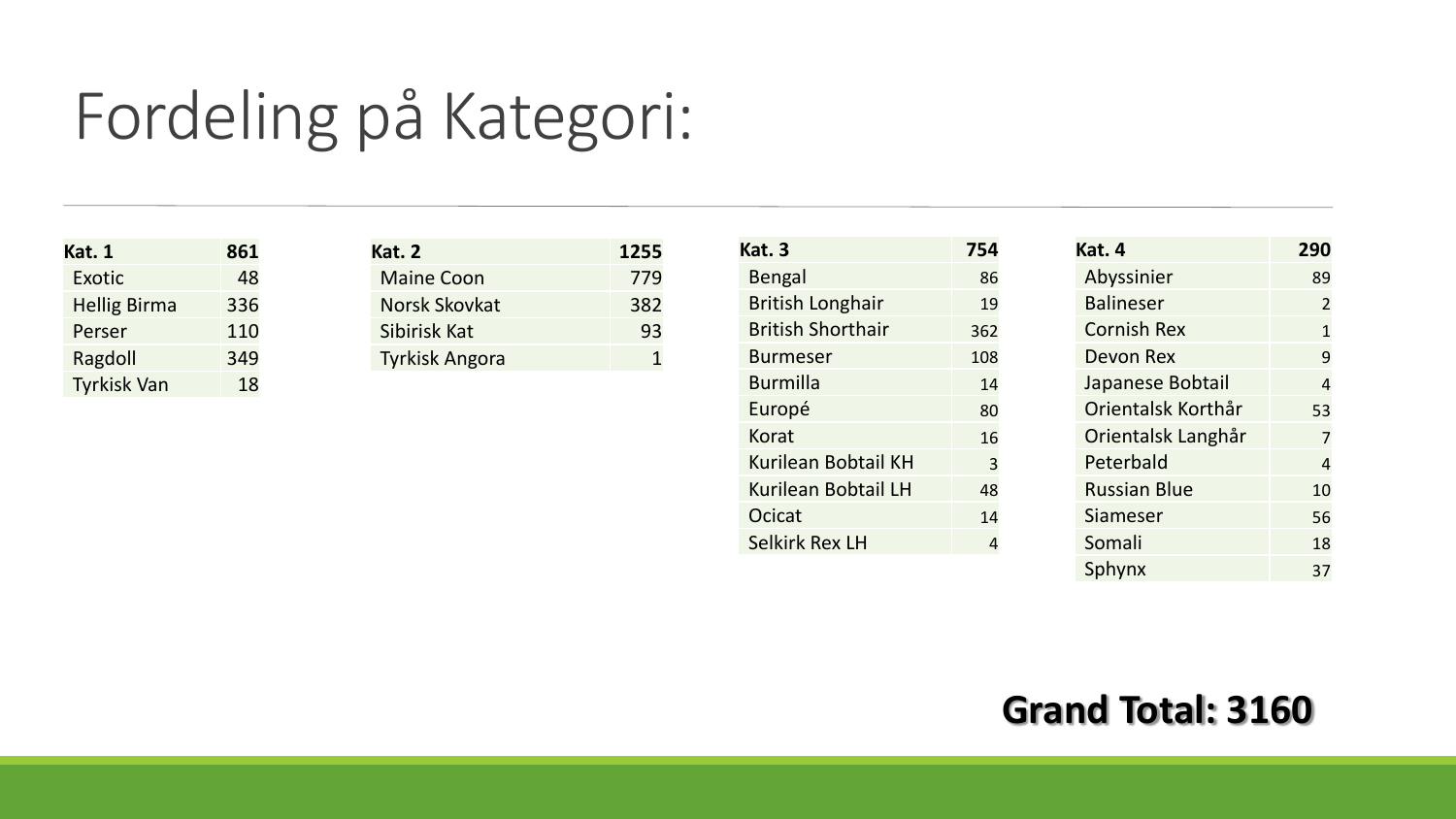## Overordnet fordeling

| <b>Kategorier</b>  | Antal |
|--------------------|-------|
| Kat. 1             | 861   |
| Kat. 2             | 1255  |
| Kat. 3             | 754   |
| Kat. 4             | 290   |
| Øvrige             | O     |
| <b>Grand Total</b> | 3160  |

| 757 | 2400<br>861 |  |
|-----|-------------|--|
|     | 1270        |  |
|     |             |  |

■ Kat. 1 ■ Kat. 2 ■ Kat. 3 ■ Kat. 4 ■ Øvrige

| <b>Klub</b>        | <b>Antal</b> |
|--------------------|--------------|
| <b>DARAK</b>       | 814          |
| JYRAK              | 1495         |
| <b>RACEKATTEN</b>  | 851          |
| <b>Grand Total</b> | 3160         |



**DARAK JYRAK KATTEKLUBBEN RACEKATTEN**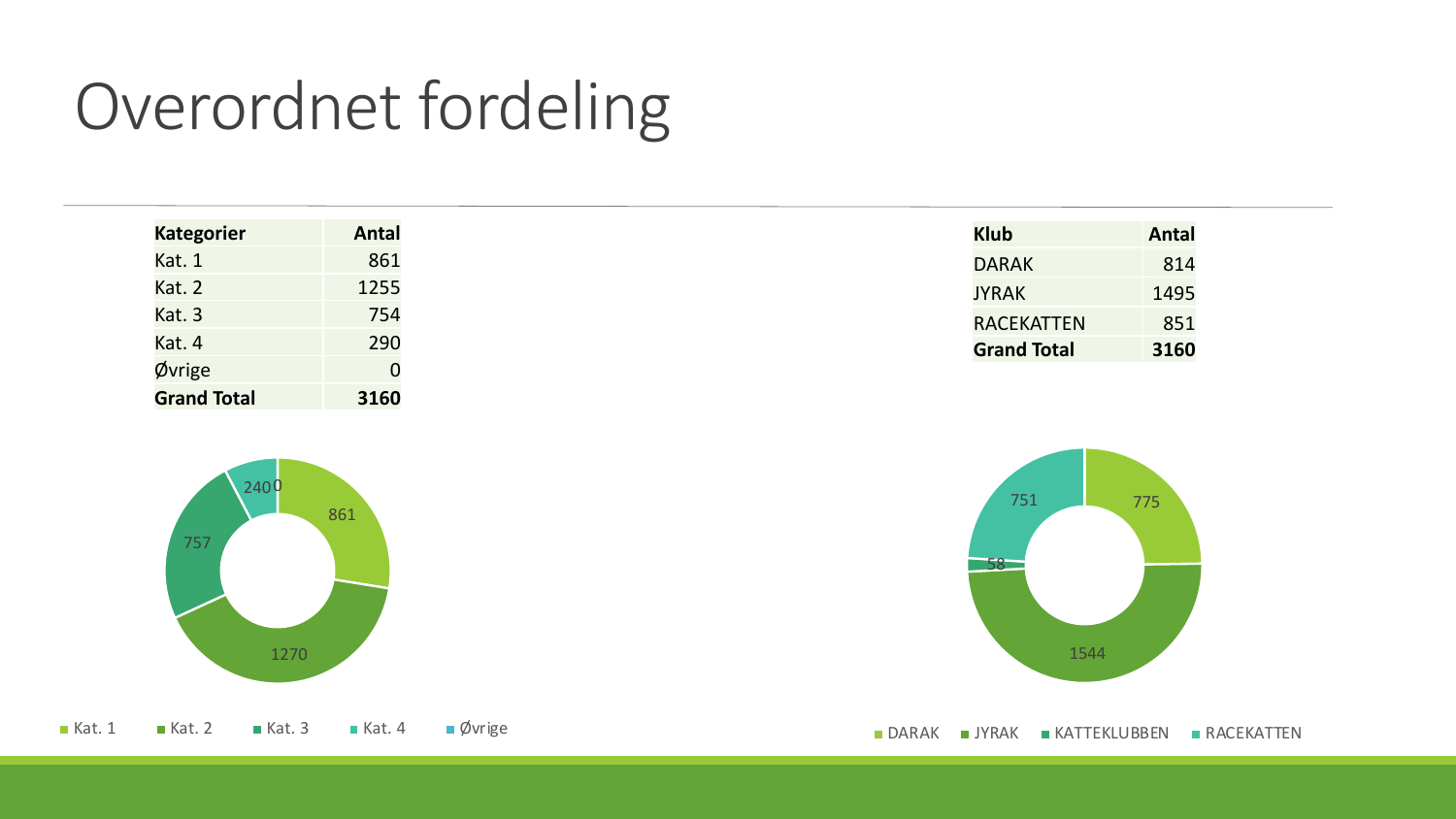#### Sammenligning 2018 – 2020

| <b>Grand Total</b>  | 3303 | 3128 | 3160 | 32          | 1,02    |
|---------------------|------|------|------|-------------|---------|
|                     |      |      |      |             |         |
| Ikke anerkendt      | 2018 | 2019 | 2020 | <b>Diff</b> | Diff %  |
| LН                  | 5    | 0    | 0    | 0           | 0,00    |
| KH                  | 2    | 0    | 0    | $\mathbf 0$ | 0,00    |
| <b>Total ikke</b>   |      |      |      |             |         |
| anerkendt           | 7    | 0    | 0    | 0           | 0,00    |
|                     |      |      |      |             |         |
| Kat. 1              | 2018 | 2019 | 2020 | <b>Diff</b> | %       |
| Exotic              | 77   | 50   | 48   | $-2$        | $-4,00$ |
| <b>Hellig Birma</b> | 379  | 343  | 336  | $-7$        | $-2,04$ |
| Perser              | 176  | 88   | 110  | 22          | 25,00   |
| Ragdoll             | 320  | 363  | 349  | $-14$       | $-3,86$ |
| Tyrkisk Van         | 5    | 17   | 18   | 1           | 5,88    |
| Total kat. 1        | 957  | 861  | 861  | 0           | 0       |

| <b>Kat. 2</b>    | 2018 | 2019 | 2020 | <b>Diff</b> | Diff %   |
|------------------|------|------|------|-------------|----------|
| American Curl LH | 1    |      |      |             |          |
| Maine Coon       | 775  | 730  | 779  | 49          | 6,71     |
| Norsk Skovkat    | 450  | 486  | 382  | $-104$      | $-21,40$ |
| Sibirisk Kat     | 56   | 53   | 93   | 40          | 75,47    |
| Tyrkisk Angora   |      | 1    | 1    | 0           | O        |
| Total kat. 2     | 1191 | 1270 | 1255 | $-15$       | $-1,18$  |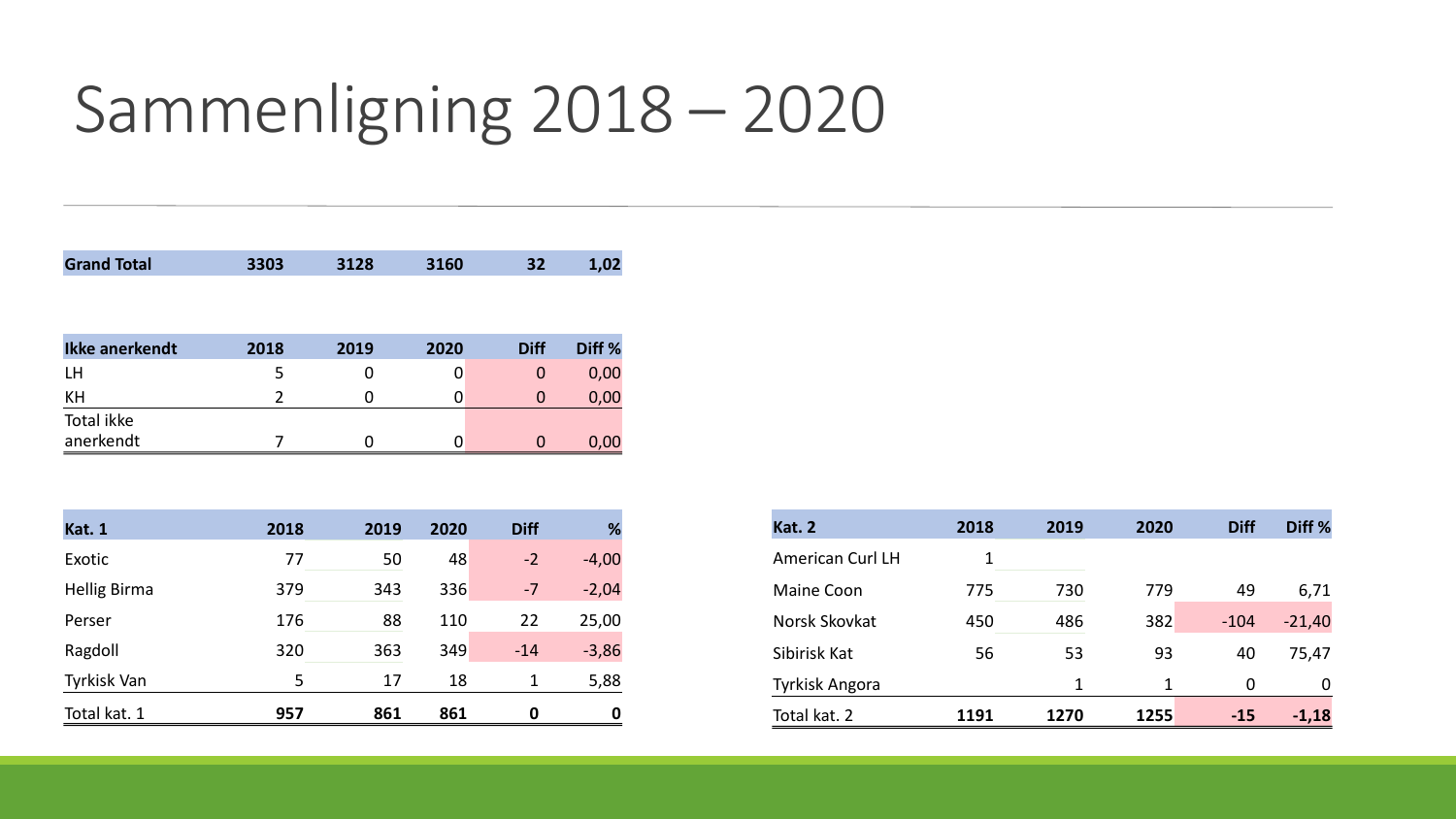### Sammenligning 2018 – 2020

| Kat. 3                   | 2018           | 2019 | 2020 | <b>Diff</b>    | Diff %    |
|--------------------------|----------------|------|------|----------------|-----------|
| Bengal                   | 84             | 76   | 86   | 10             | 13,16     |
| <b>British Longhair</b>  | 16             | 17   | 19   | 2              | 11,76     |
| <b>British Shorthair</b> | 379            | 398  | 362  | $-36$          | $-9,05$   |
| <b>Burmeser</b>          | 117            | 124  | 108  | $-16$          | $-12,90$  |
| <b>Burmilla</b>          | 11             | 8    | 14   | 6              | 75,00     |
| Egyptisk Mau             | 3              | 3    |      | -3             | $-100,00$ |
| Europé                   | 47             | 71   | 80   | 9              | 12,68     |
| Korat                    | 20             | 22   | 16   | -6             | $-27,27$  |
| Kurilean Bobtail KH      | $\overline{2}$ | 1    | 3    | $\overline{2}$ | 200,00    |
| Kurilean Bobtail LH      | 19             | 31   | 48   | 17             | 54,84     |
| Ocicat                   | 19             | 4    | 14   | 10             | 250,00    |
| Selkirk Rex Korthår      | 1              | 0    | 0    | 0              |           |
| Selkirk Rex Langhår      | 5              | 2    | 4    | $\overline{2}$ | 100,00    |
| Kategori 3 ialt          | 723            | 757  | 754  | -3             | $-0,40$   |

| Kat. 4              | 2018           | 2019 | 2020 | <b>Diff</b> | Diff %   |
|---------------------|----------------|------|------|-------------|----------|
| Abyssinier          | 102            | 59   | 89   | 30          | 50,85    |
| <b>Balineser</b>    | 4              | 7    | 2    | $-5$        | $-71,43$ |
| Cornish Rex         | $\overline{2}$ | 9    | 1    | -8          | $-88,89$ |
| Devon Rex           | 8              | 12   | 9    | $-3$        | $-25,00$ |
| Japanese bobtail    | 1              | 1    | 4    | 3           | 300,00   |
| Orientalsk Korthår  | 54             | 34   | 53   | 19          | 55,88    |
| Orientalsk Langhår  | 9              | 13   | 7    | $-6$        | $-46,15$ |
| Peterbald           | 6              | 5    | 4    | $-1$        | $-20,00$ |
| <b>Russian Blue</b> | 51             | 10   | 10   | 0           | 0,00     |
| Siameser            | 54             | 46   | 56   | 10          | 21,74    |
| Somali              | 20             | 17   | 18   | 1           | 5,88     |
| Sphynx              | 23             | 27   | 37   | 10          | 37,04    |
| Kategori 4 ialt     | 334            | 240  | 290  | 50          | 20,83    |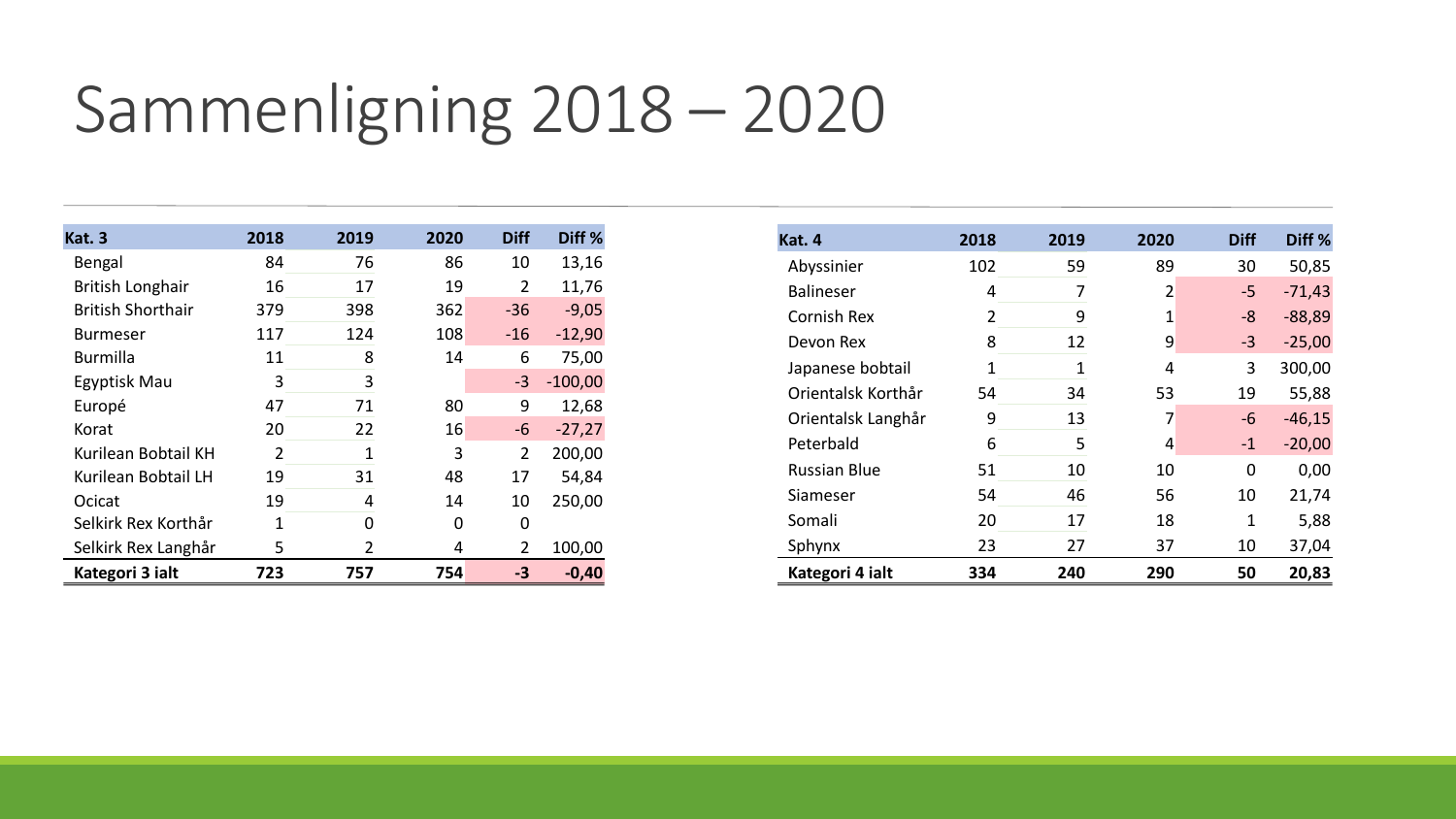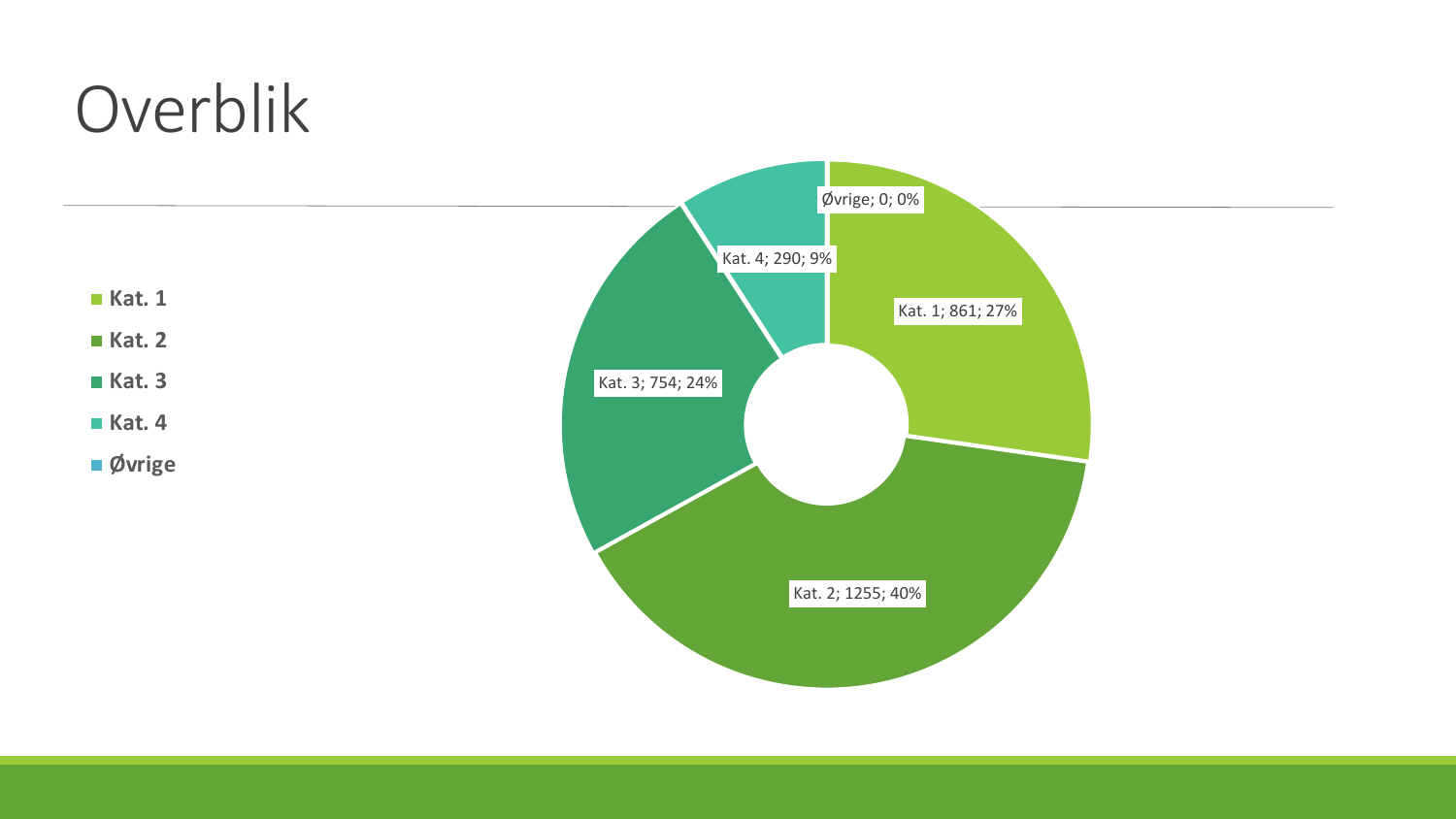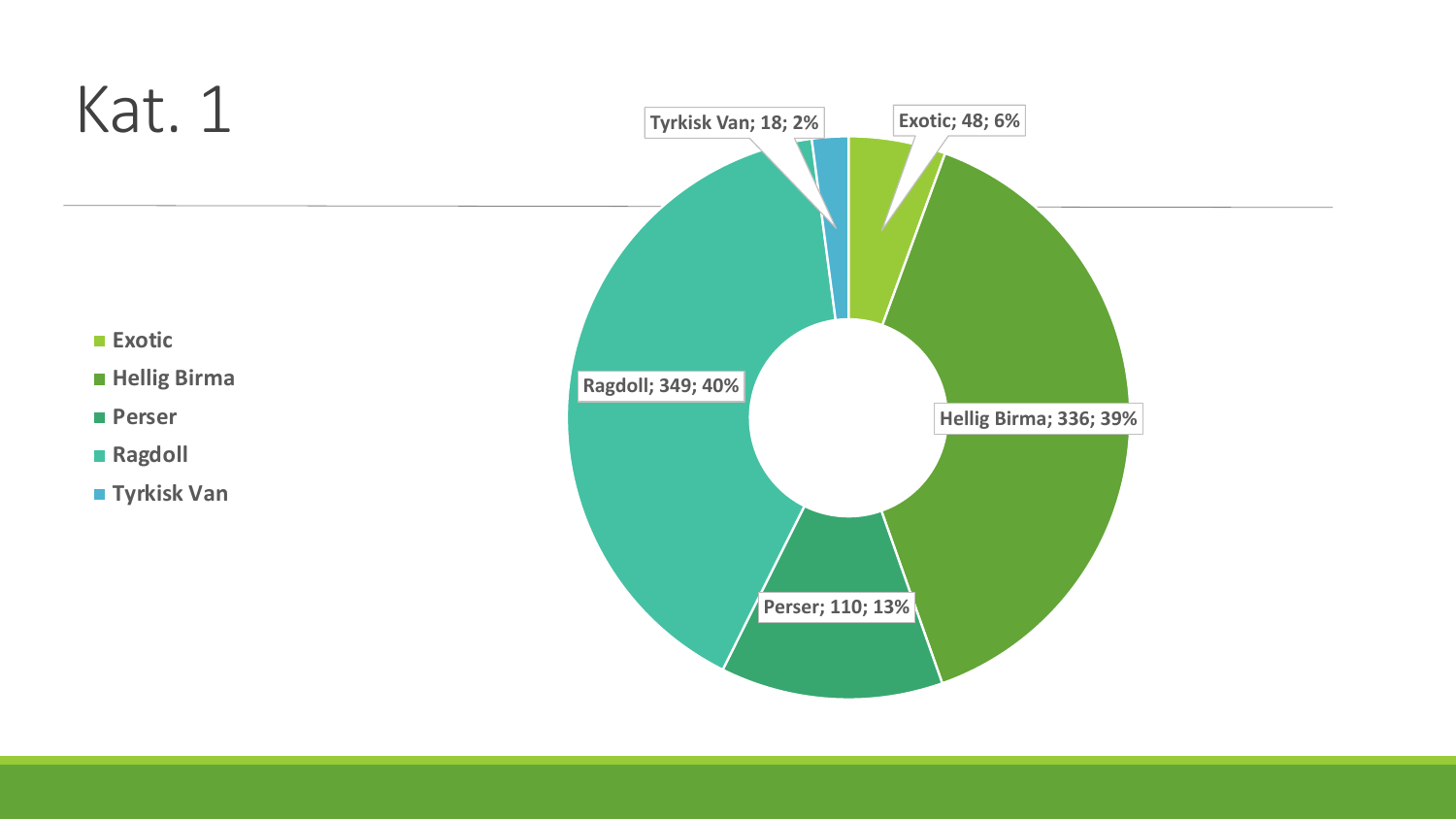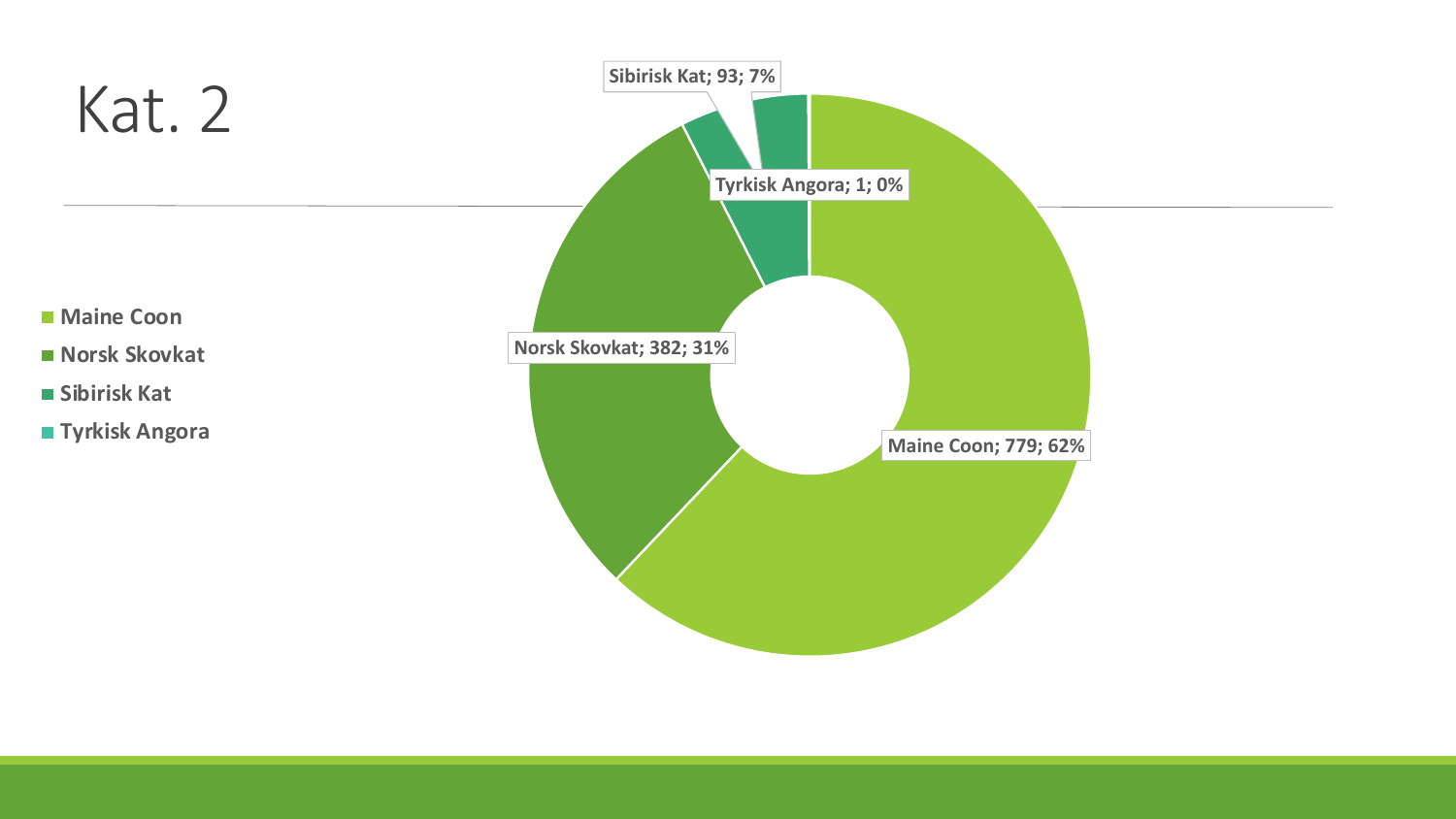